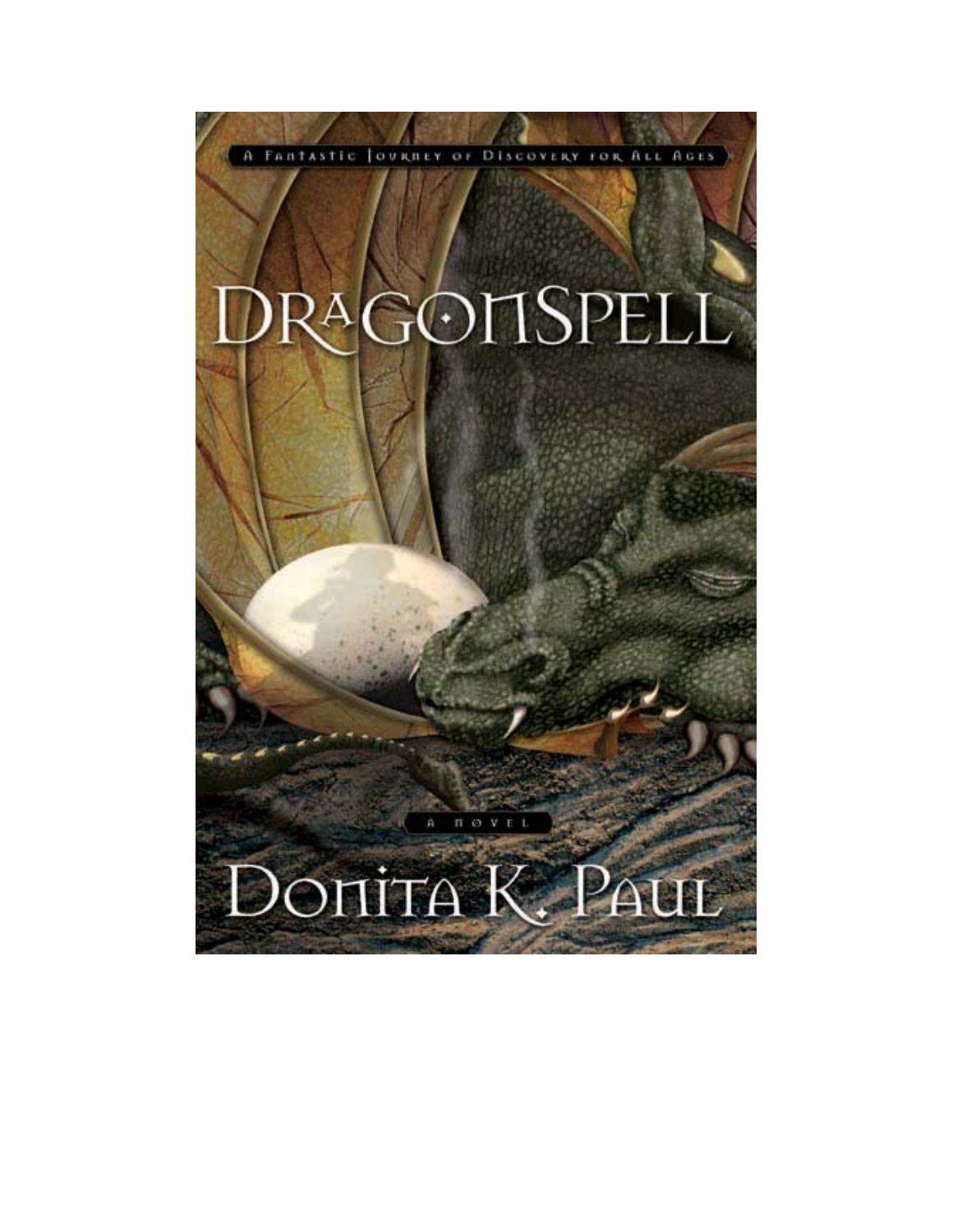#### **Praise for** *Dragonspell*

"In *Dragonspell,* Donita K. Paul has created an amazing world of fantasy adventure. From riding on dragons to jumping off cliffs to moving mountains, this story is sure to spark a reader's imagination—young and old. And with a message of identity transformed from slavery to servanthood, it's a book families will love reading and discussing together."

—CHRISTOPHER P. N. MASELLI, children's author of *Reality Shift* and founder of TruthPop.com

"A reluctant heroine, her fainting dragon, and an assortment of colorful companions make for a delightful read in Donita K. Paul's *Dragonspell.*This is adventure and fantasy at its finest—a must-read for the imaginative soul."

—LINDA WINDSOR, award-winning author of *Along Came Jones* and the Fires of Gleannmara trilogy

"*Dragonspell* is a fine, well-written tale guaranteed to entertain both old and young alike. This was proven in our household when our eleven-year-old son snatched up the book and devoured it. Upon returning it, he exclaimed, 'It's good!'—high praise from a rabid fan of Tolkien, Lewis, Jacques, and company. I can only nod my head in agreement."

—CHRISTOPHER A. LANE, author of children's and adult fiction, and winner of Gold Medallion and C. S. Lewis awards

"Inventive, engaging, witty, insightful, touching, and profound—*Dragonspell* is all this and more. If Donita K. Paul's only intention was to create a world where readers encounter novelties and wonders at every turn, then she has succeeded admirably. But she actually does much more than that: She enables us to see our relationship with God and His world through new eyes. A delight for all true fans of fantasy literature."

—JIM WARE, author of *God of the Fairy Tale* and coauthor of *Finding God in the Lord of the Rings*

"Enchanting! A perilous quest, a timeless battle, an unlikely heroine, and a rousing adventure in a world of magic and mystery—Donita K. Paul has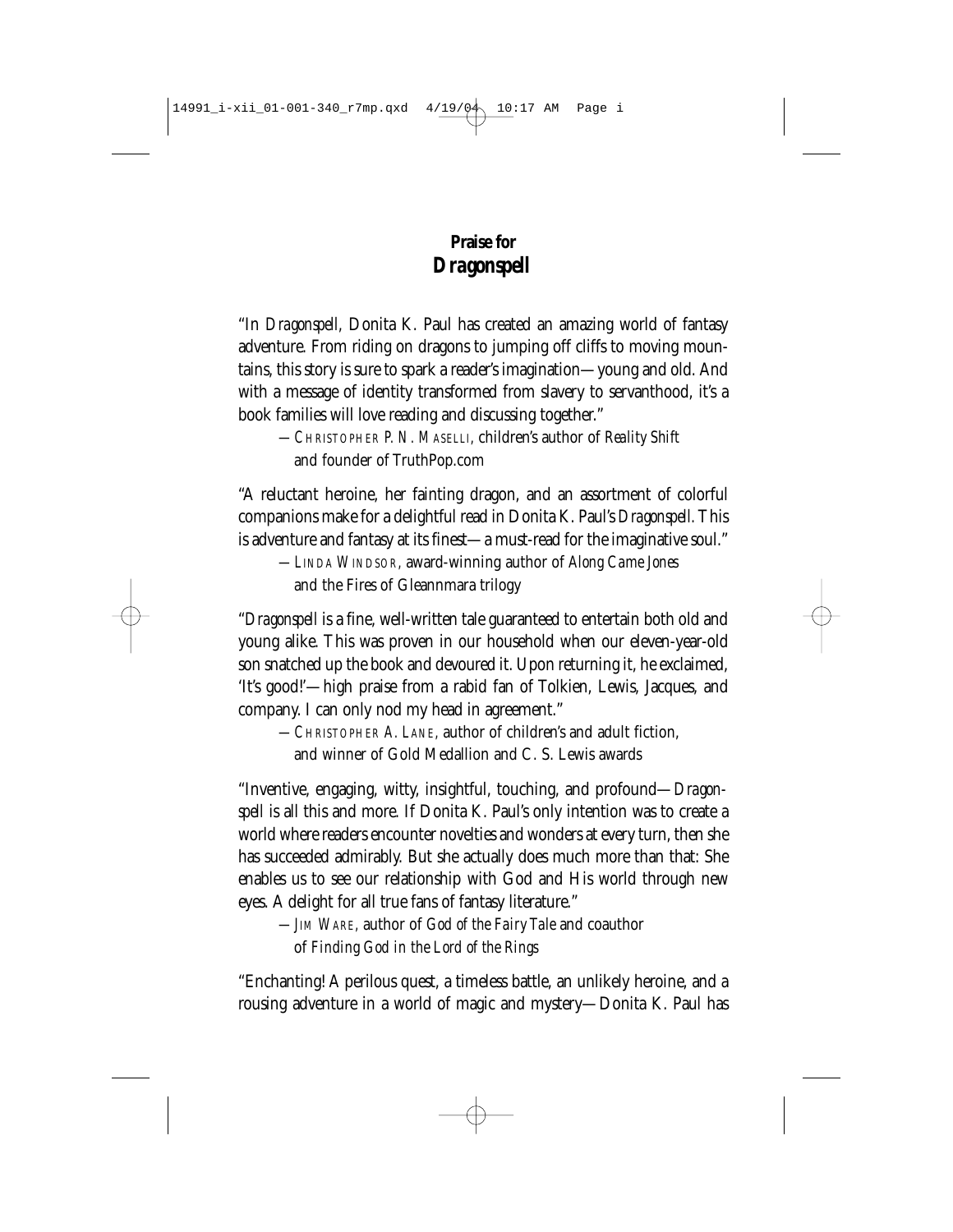concocted a tale brimming with eternal truth and seasoned with delightful and amazing characters that linger in the senses long after the last page. *Dragonspell* is destined to become a classic for a new generation of adventurers!"

—SUSAN MAY WARREN, award-winning author of *Happily Ever After*

"The greatest thing any author can do is to catch you up and transport you right into the very scene, the very action, the story…in such a way that you live the book, not merely read it. That is exactly what Donita K. Paul does with *Dragonspell.* For a few hours, you will take a journey to a place you have never been, with a story you will never forget. Enjoy the trip!"

—STEPHEN BLY, author of *Paperback Writer* and *The Long Trail Home*, winner of the Christy award

"*Dragonspell* is a tightly written fantasy quest set in an extraordinarily rendered storyworld. With seven intelligent races, seven evil races, several delightful dragons, one weird wizard, and an endless supply of exotic plants and animals, you will *not* be bored."

—RANDY INGERMANSON, author of *Oxygen* and *Premonition*, winners of the Christy award

"No one will ever be able to read this and doubt that Christian fantasy is a viable genre for spreading God's Word."

—CHRISTINE LYNXWILER, president of American Christian Romance Writers

"Charming, well-drawn characters, a story chock full of adventures and misadventures, a land populated with dragons, doneels, emerlindians, grawligs, and all sorts of other fascinating inhabitants—I ask you, what more could any reader want? With *Dragonspell,* Donita K. Paul has nailed a complex and engaging fantasy world. Whether nine or ninety, you won't be disappointed."

—KATHLEEN MORGAN, author of *Consuming Fire* and *All Good Gifts*

"*Dragonspell* has a heart-thumping, page-turning plot that is sure to captivate and enthrall even the most reluctant reader!"

—PEGGY WILBER, author of *Reading Rescue 1-2-3*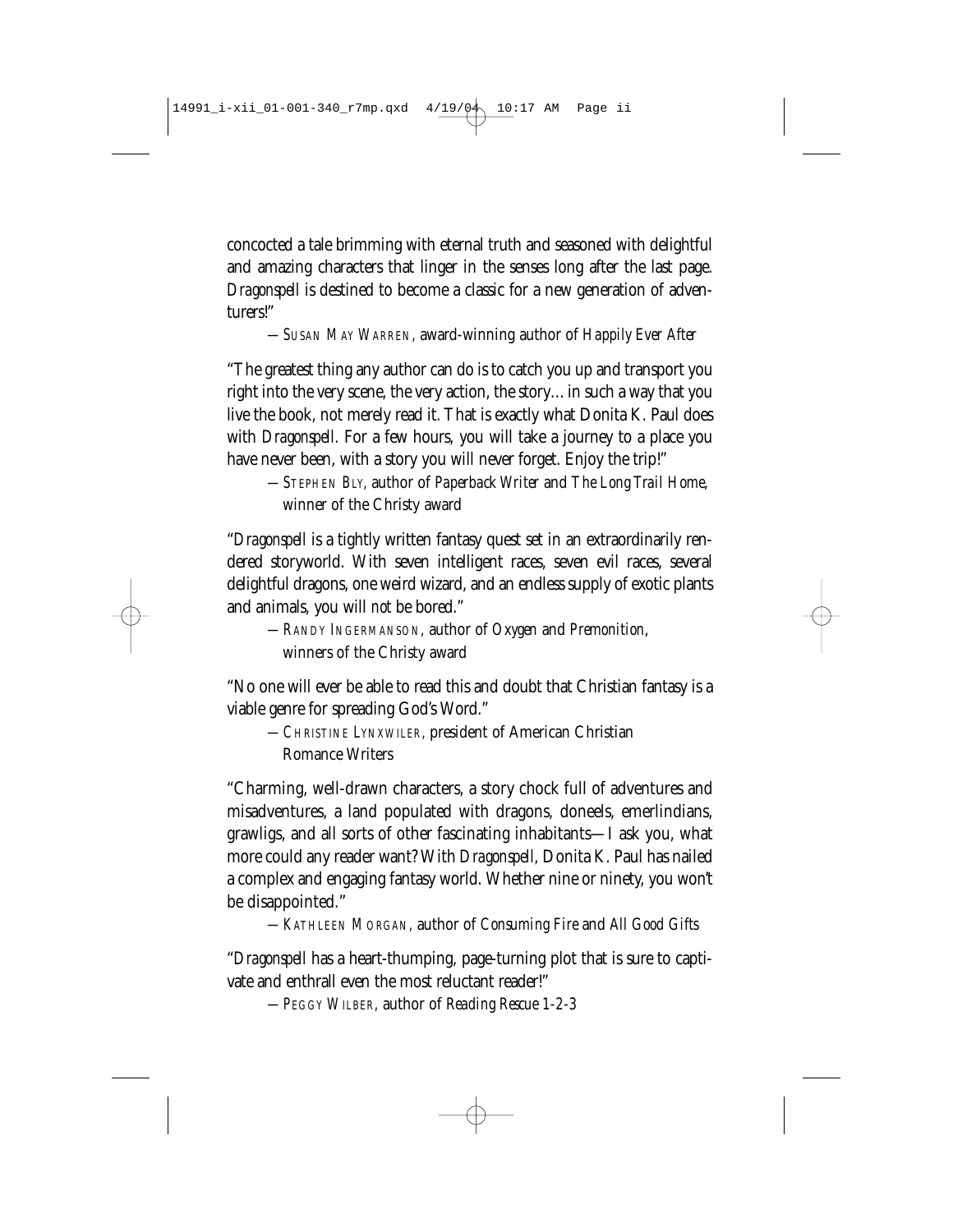### DRAGONSPELL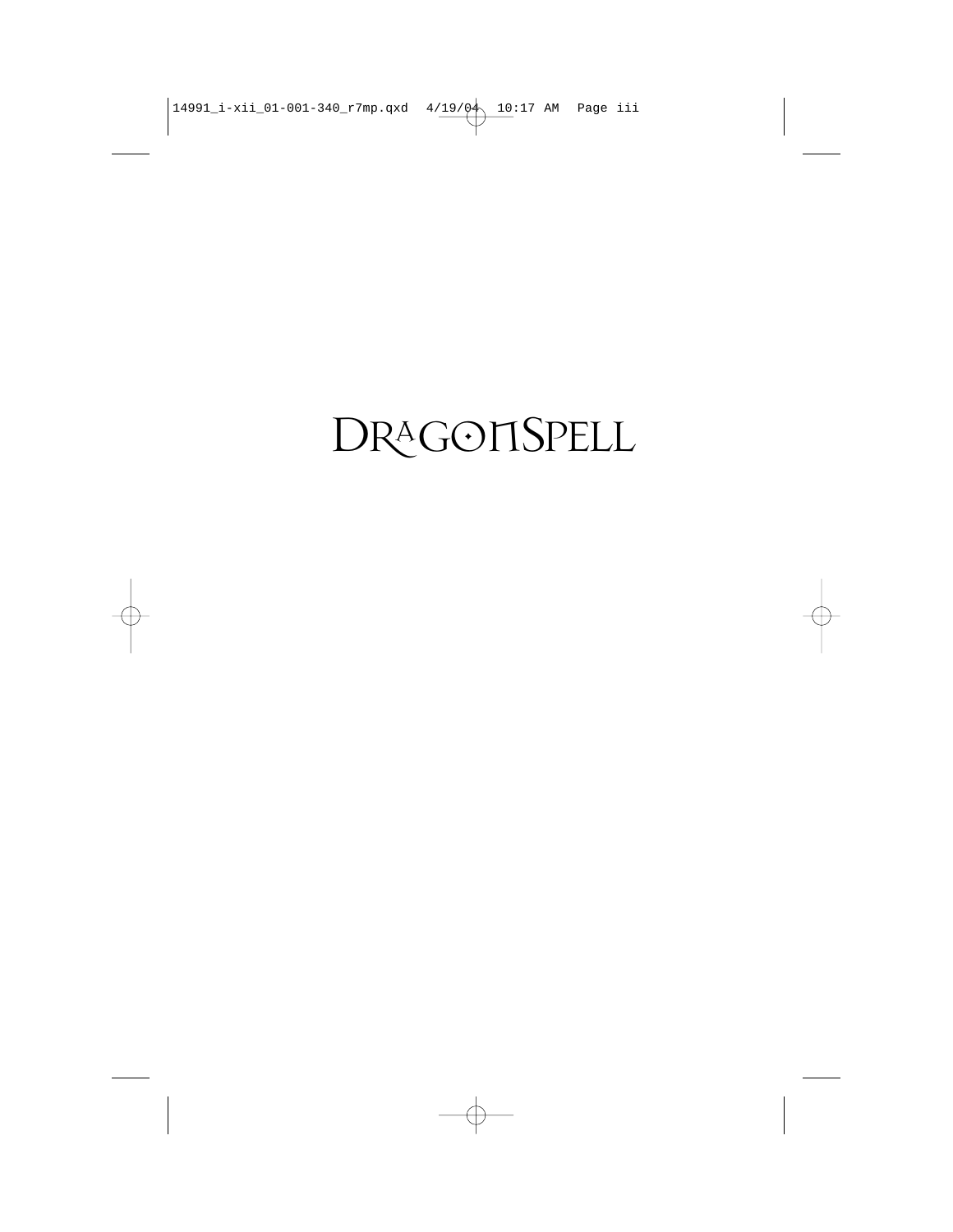## DRAGONSPELL

## DONITA K. PAUL

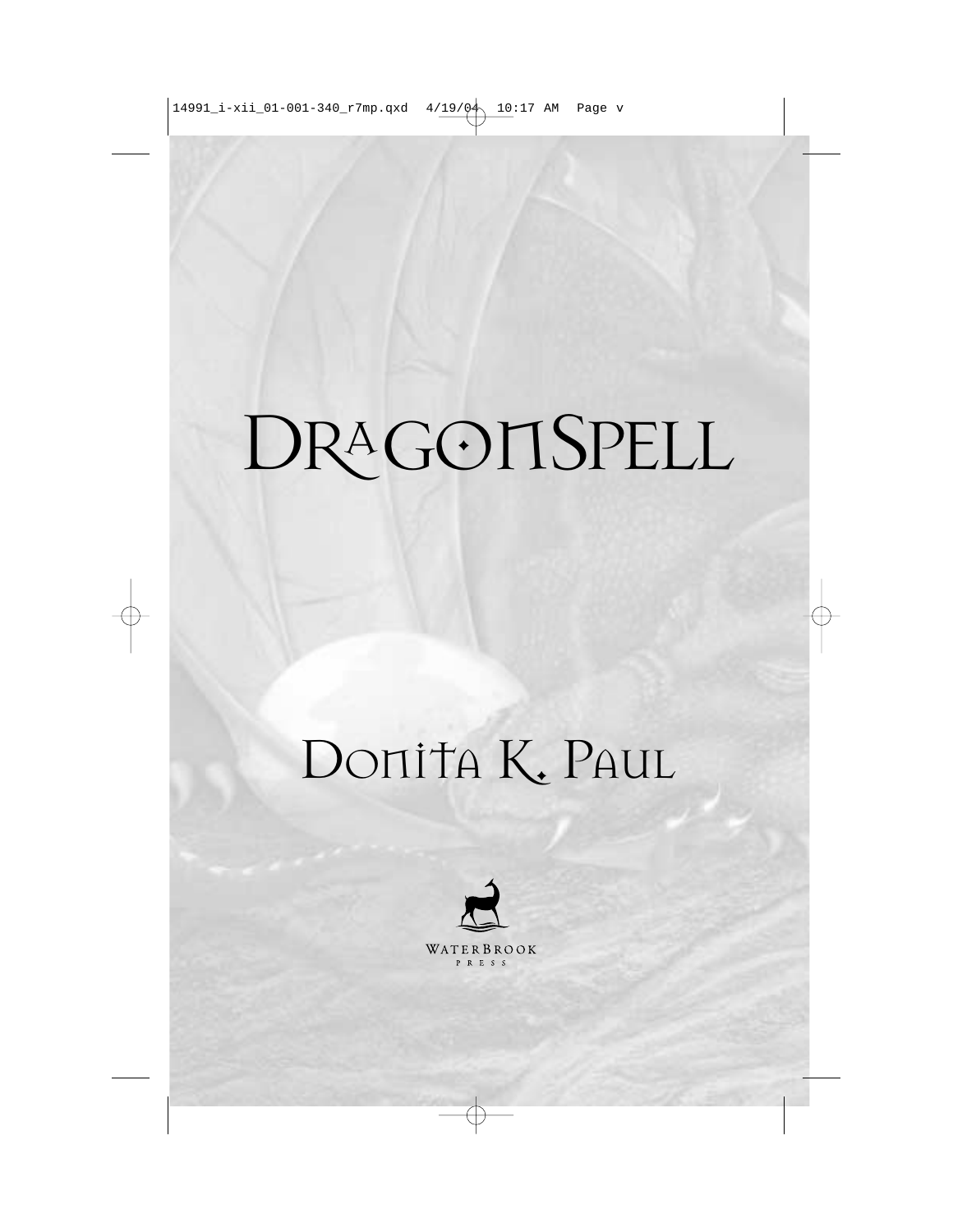DRAGONSPELL PUBLISHED BY WATERBROOK PRESS 2375 Telstar Drive, Suite 160 Colorado Springs, Colorado 80920 *A division of Random House, Inc.*

Scripture quotations are taken from the *New American Standard Bible*®. © Copyright The Lockman Foundation 1960, 1962, 1963, 1968, 1971, 1972, 1973, 1975, 1977, 1995. Used by permission. (www.Lockman.org).

The characters and events in this book are fictional, and any resemblance to actual persons or events is coincidental.

ISBN 1-57856-823-4

Copyright © 2004 by Donita K. Paul

All rights reserved. No part of this book may be reproduced or transmitted in any form or by any means, electronic or mechanical, including photocopying and recording, or by any information storage and retrieval system, without permission in writing from the publisher.

WATERBROOK and its deer design logo are registered trademarks of WaterBrook Press, a division of Random House, Inc.

Library of Congress Cataloging-in-Publication Data

Paul, Donita K. Dragonspell / Donita K. Paul.—- 1st ed. p. cm. ISBN 1-57856-823-4 1. Young women—Fiction. 2. Master and servant—Fiction. I. Title. PS3616.A94D73 2004  $813'6 - dr22$ 

#### 2003027715

Printed in the United States of America 2004—First Edition

10 9 8 7 6 5 4 3 2 1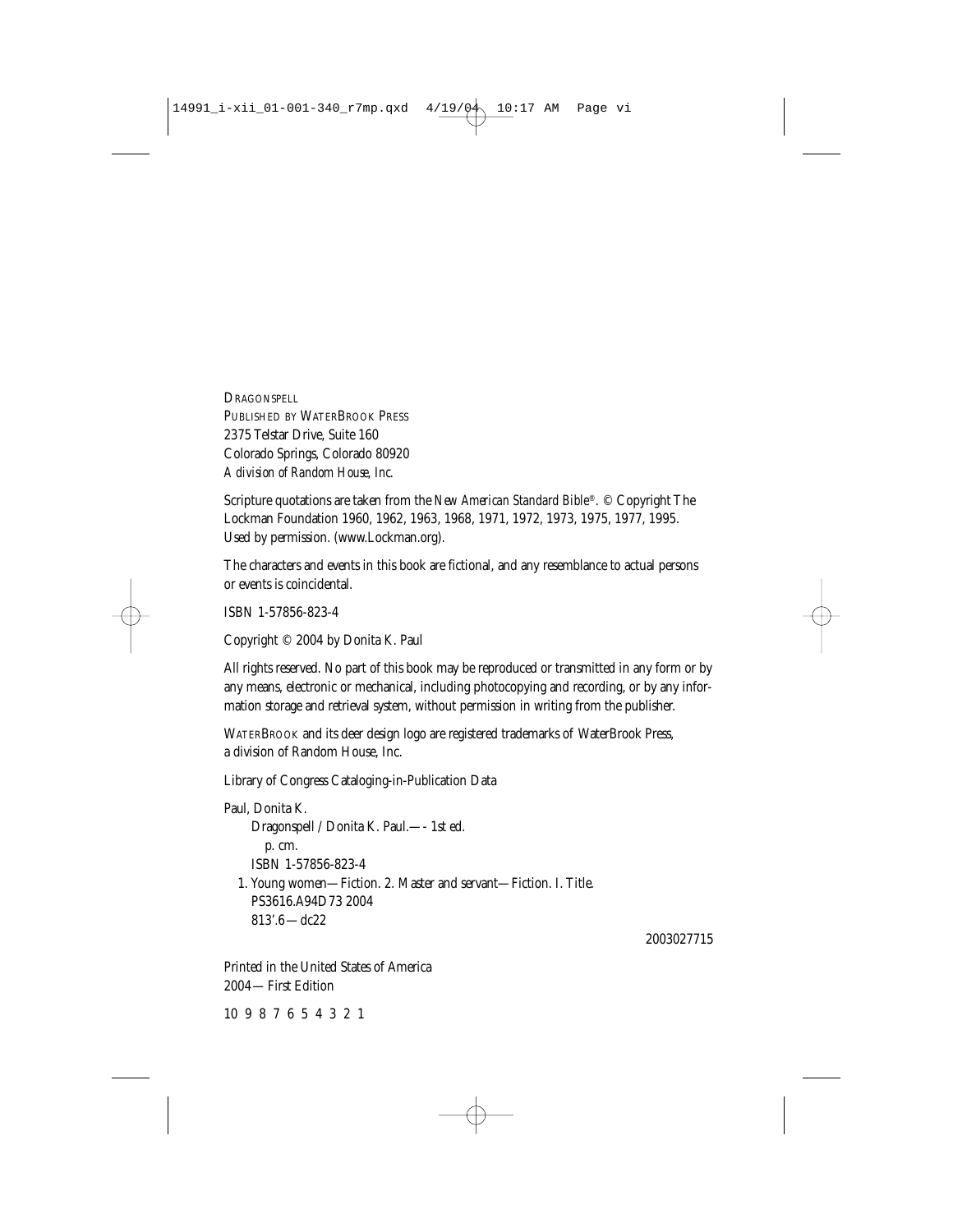

God has blessed me by bringing young people into my life. This book is dedicated to my first readers. They kept me on my toes and the story progressing.

> Mary and Michael Darnell Regan Gibson Alexandria Gray Ryan Haas Kristianna and Kaleigh Lynxwiler Jason McDonald Lynette Nelson Robert Mikell Rogers Allison Rozema Stephanie Desha Veazey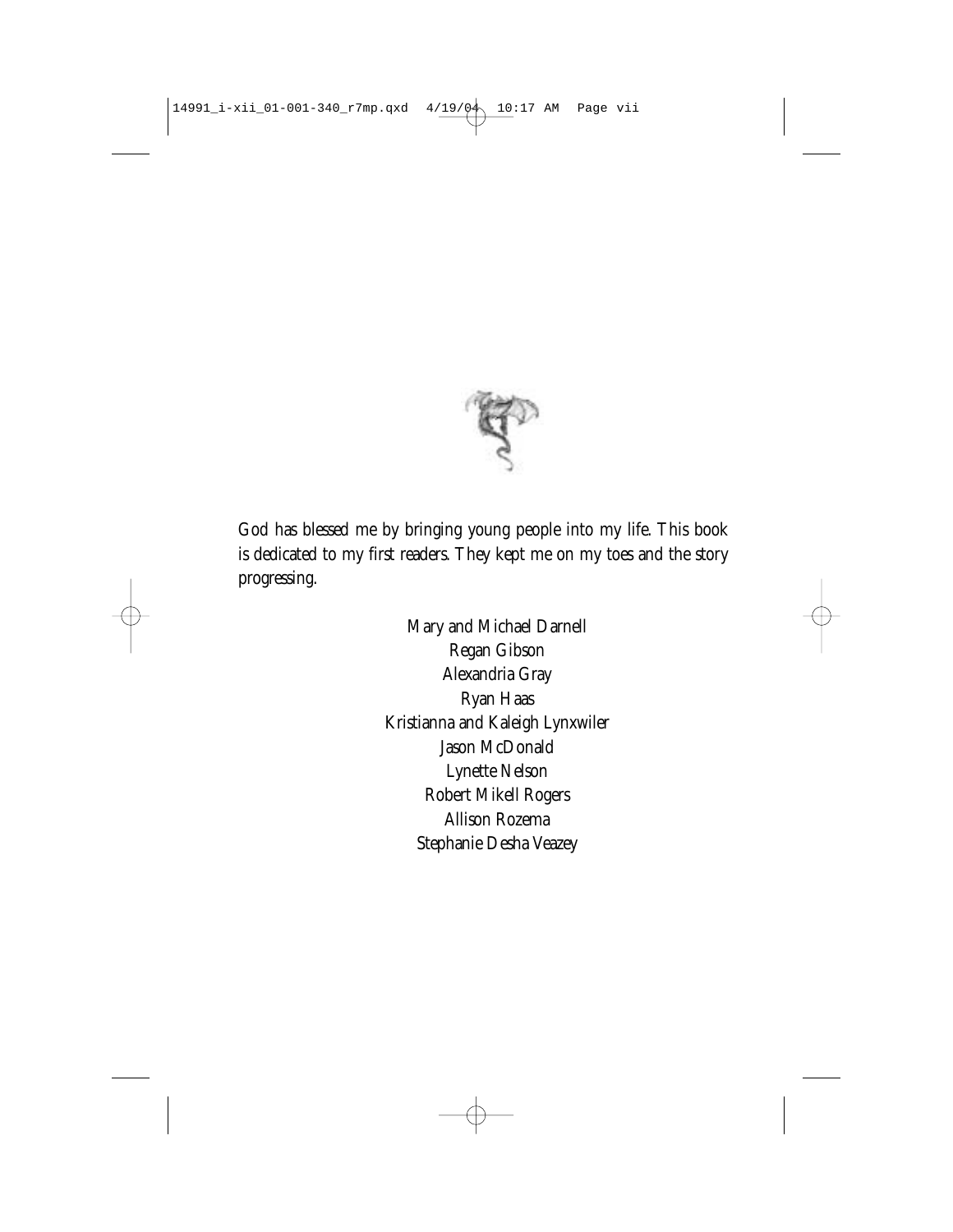#### Contents

| Acknowledgments $\leftrightarrow$ xi                 |
|------------------------------------------------------|
| Almost There $\Rightarrow$ 1                         |
| Into the Mountain $\Rightarrow$ 6                    |
| Blue Cavern ## 12                                    |
| Friend or Foe? <del>- as</del><br>18                 |
| New Friends, New Enemies $\iff$ 24                   |
| A Dozen Delays ## 30                                 |
| Granny Noon ## 38                                    |
| Explanations $\#$ 42                                 |
| Neither Here nor There $\implies$ 49                 |
| Through the Gateway $\underset{\approx}{\approx}$ 53 |
| The Legend of Urohm $\approx 59$                     |
| <b>Shadow in The Bogs</b> $\leftrightarrow$ 67       |
| Dangerous Shadows + 23                               |
| In Wulder's Presence ## 80                           |
| One Dragon ## 86                                     |
| Finding the Trail $\lim_{x \to \infty} 90$           |
| Looking for Trouble $\qquad \texttt{\#F}$<br>97      |
| The Dragon's Lair – <sub>**</sub><br>106             |
| Healing <a> 112</a>                                  |
| First Flight $\iff$ 117                              |
| A Hard Decision ## 122                               |
| Crossing the Valley $\lim_{x \to \infty} 128$        |
| Into Darkness $\lim_{x \to \infty} 137$              |
| Silence?<br><a> 143</a>                              |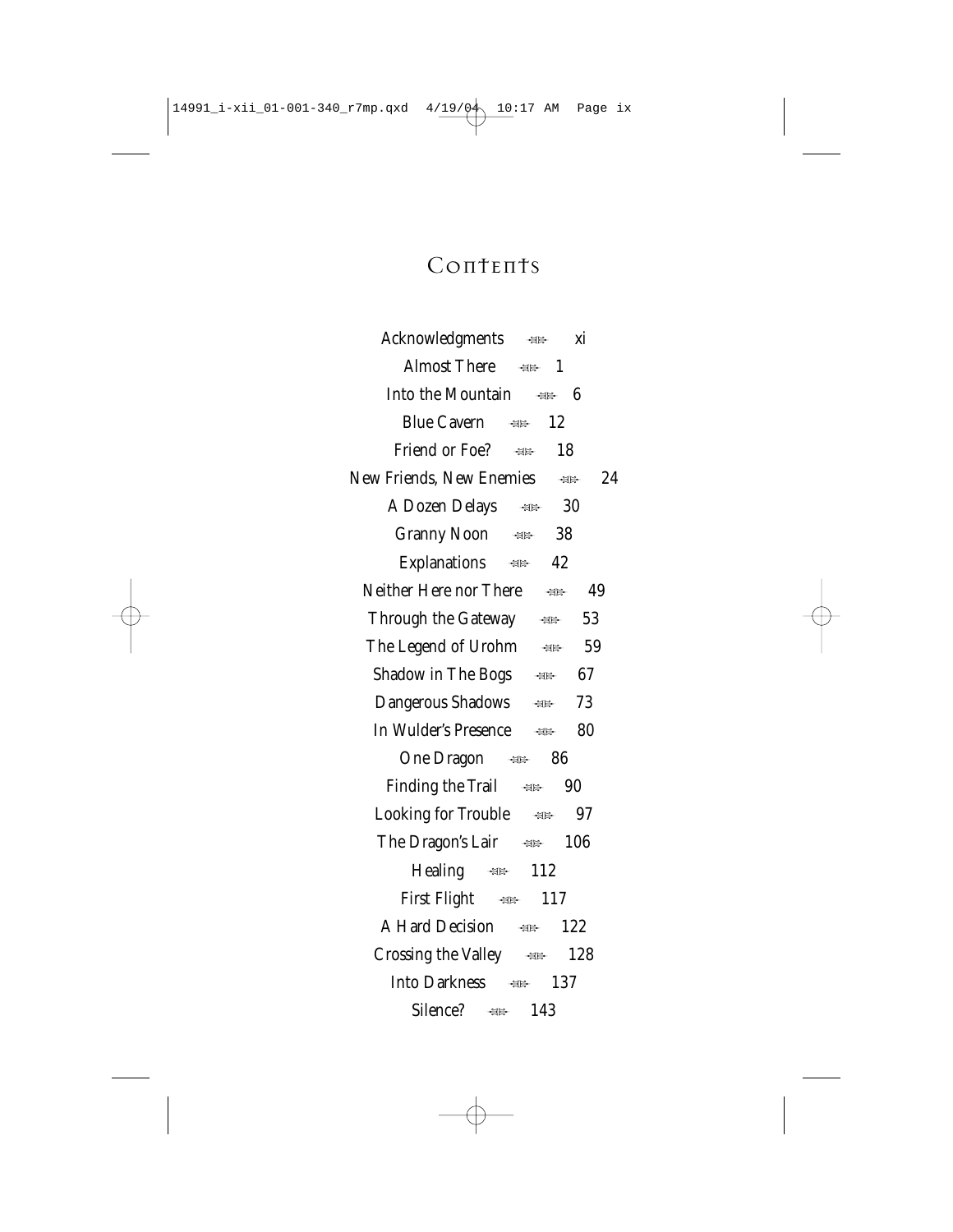| Escape! $\text{#}$ 150                                     |
|------------------------------------------------------------|
| Obstacles $\text{#}$ 157                                   |
| Locked Doors as<br>164                                     |
| Leap of Faith $\iff$ 172                                   |
| Paladin $\iff$ 180                                         |
| The Battle as<br>187                                       |
| The Aftermath and the monomer of the $\mathbb{R}^n$<br>190 |
| Marching Orders $\quad$ $\approx$<br>199                   |
| On the Way Again सा<br>204                                 |
| Mislaid Castle<br>- ≢⊯ 210                                 |
| Wizard at Home ## 216                                      |
| A New Start $\qquad \Rightarrow 223$                       |
| Blimmets $\# \ 230$                                        |
| Moving On $\#$ 236                                         |
| Mount Tourbanaut + 242                                     |
| Three Heads Are Not Better Than One ## 249                 |
| City of Dael $\# \#$ 254                                   |
| The Barrier $\implies$ 262                                 |
| The Maze $\iff$ 269                                        |
| In the Stronghold $\iff$ 275                               |
| The Voice of Evil ## 281                                   |
|                                                            |
| Some Things Can Be Moved, Some Can't Form<br>289           |
| Which Way Out? $\#$ 298                                    |
| Moving Heaven and Earth $\iff$ 303                         |
| Home $\approx$ 312                                         |
| Standing Together $\iff$ 321                               |
| Epilogue: Almost There $\iff$ 333                          |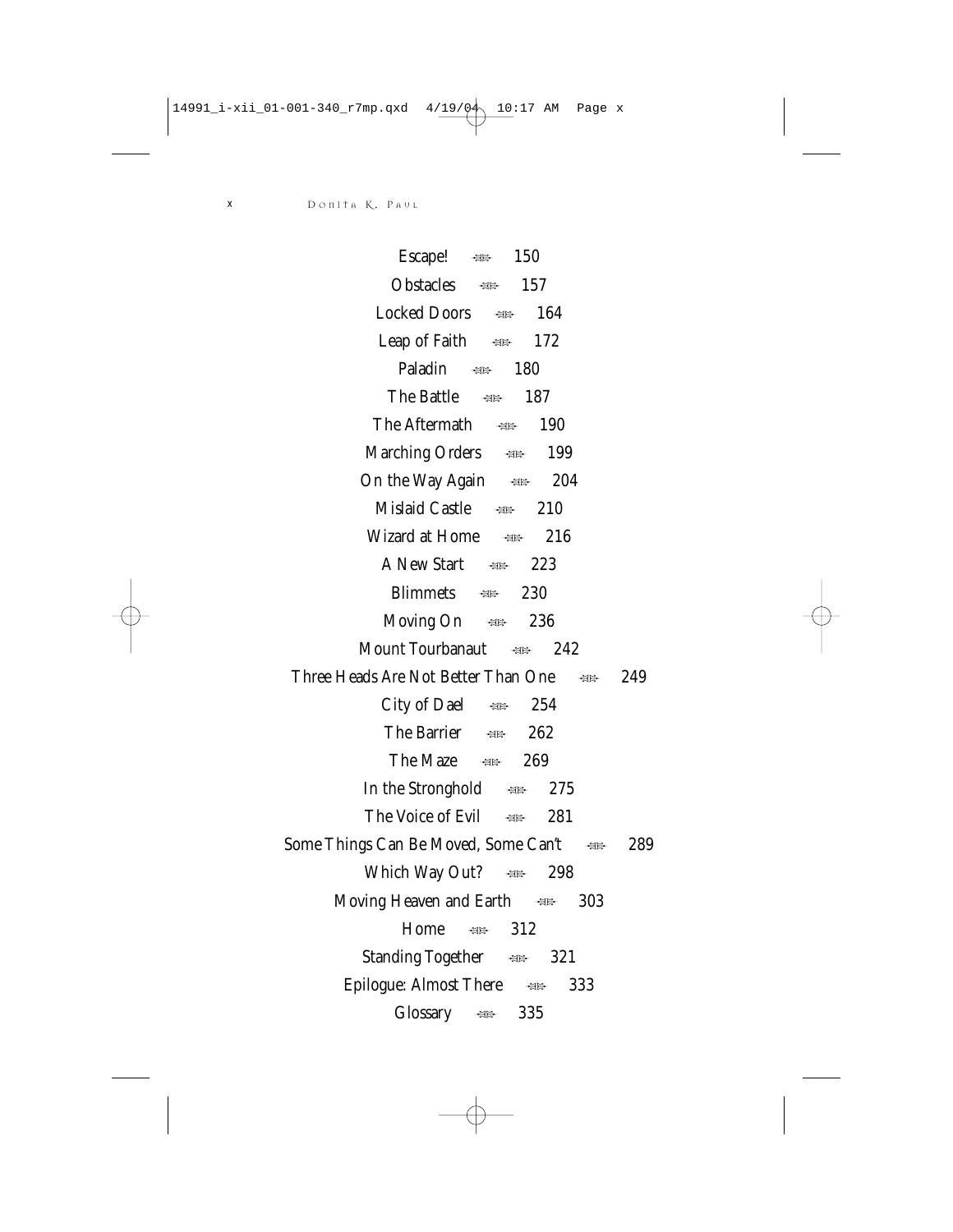#### Acknowledgments

Where there is no guidance the people fall, but in abundance of counselors there is victory. PROVERBS 11:14, NASB

Each of these people at one time or another offered wisdom, encouragement, practical help, or inspiration to me in developing *Dragonspell.* Thank you.

Donna Abitz Bonnie Aldrich Amy Barr Evangeline Denmark Kory Denmark Jan Dennis Bonnie Doran Sara Diane Doyle Kathy Egeler Barni Feuerhaken Jane Gibson Cecilia Gray Rachel Hauck Kay Holt Diann Hunt Sandra Moore

Scott Myers Anne Napierkowski Jill Nelson Elnora Paul Sarah Pottenger Carol Reinsma Helen Schnieder Nan Seefluth Heather Slater Tom Snider Armin Sommer Faye Spieker J. Case Tompkins Vikki Walton Peggy Wilber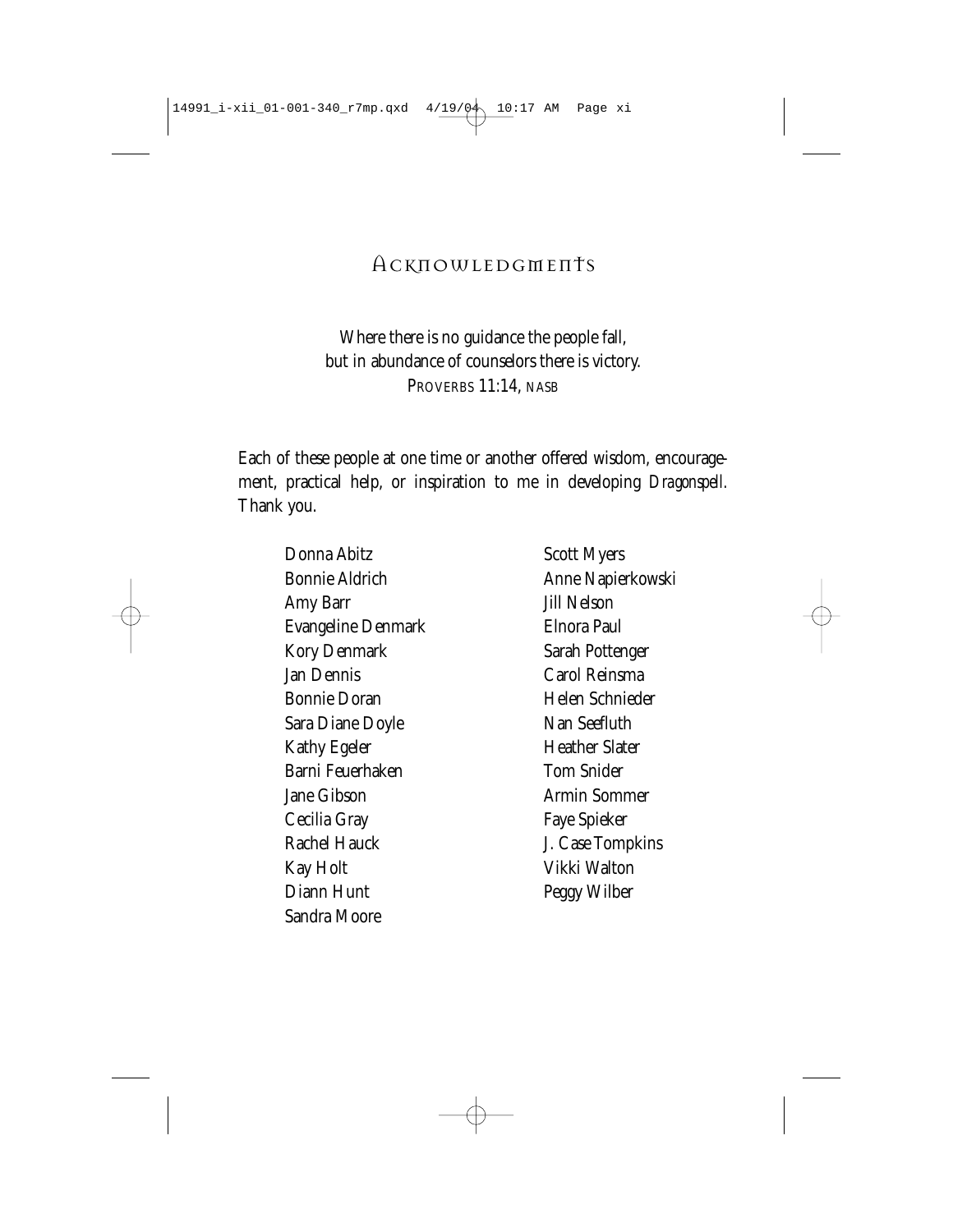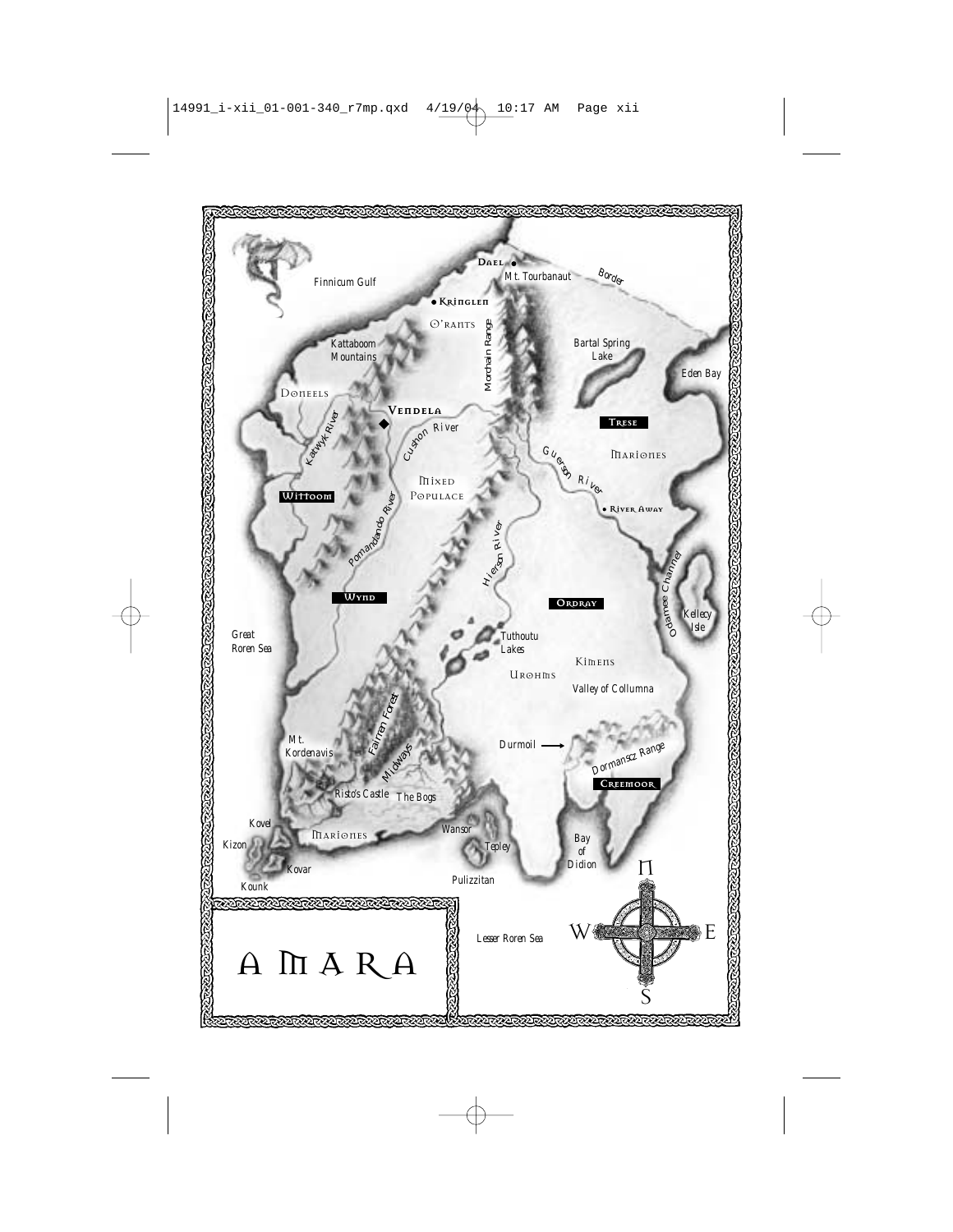### Almost There

"Are ye sure ye won't ride all the way into the city?"

Kale hardly heard the farmer's question as she stood beside his wagonload of barley grain. Her eyes looked over the crude cart she'd traveled in and then turned to the dazzling metropolis across the wide valley. The sun sparkled on Vendela, a city of sheer white walls, shining blue roofs, and golden domes. Many spires and steeples and turrets towered above the city, but in a vast variety of shapes and colors. More than a dozen castles clustered outside the capital, and more palaces were scattered over the landscape across a wide river.

Seeing Vendela reminded Kale her life had changed forever. Her hand rose to her chest and rested on the small pouch hidden under her clothes.

*I have a destiny.* The thought scared her and pleased her too. After being a village slave all fourteen years of her life, she'd been freed.

#### *Well, sort of free.*

One week ago she'd left River Away, her village of two dozen homes, a shop, a tavern, and a meetinghouse. In maybe another week, she'd go through the tall gates of the most beautiful walled city in all of Amara, quite possibly in the entire civilized world. It would take a week to get used to the clamor. She could feel it from here.

#### *I'd go mad in my head if I stepped into Vendela tonight.*

The city pulsated with thoughts and feelings of more people than she could count. On market day in River Away, she endured thirty or forty people close enough for her to feel their lives bumping against the walls of her inner person. But Vendela…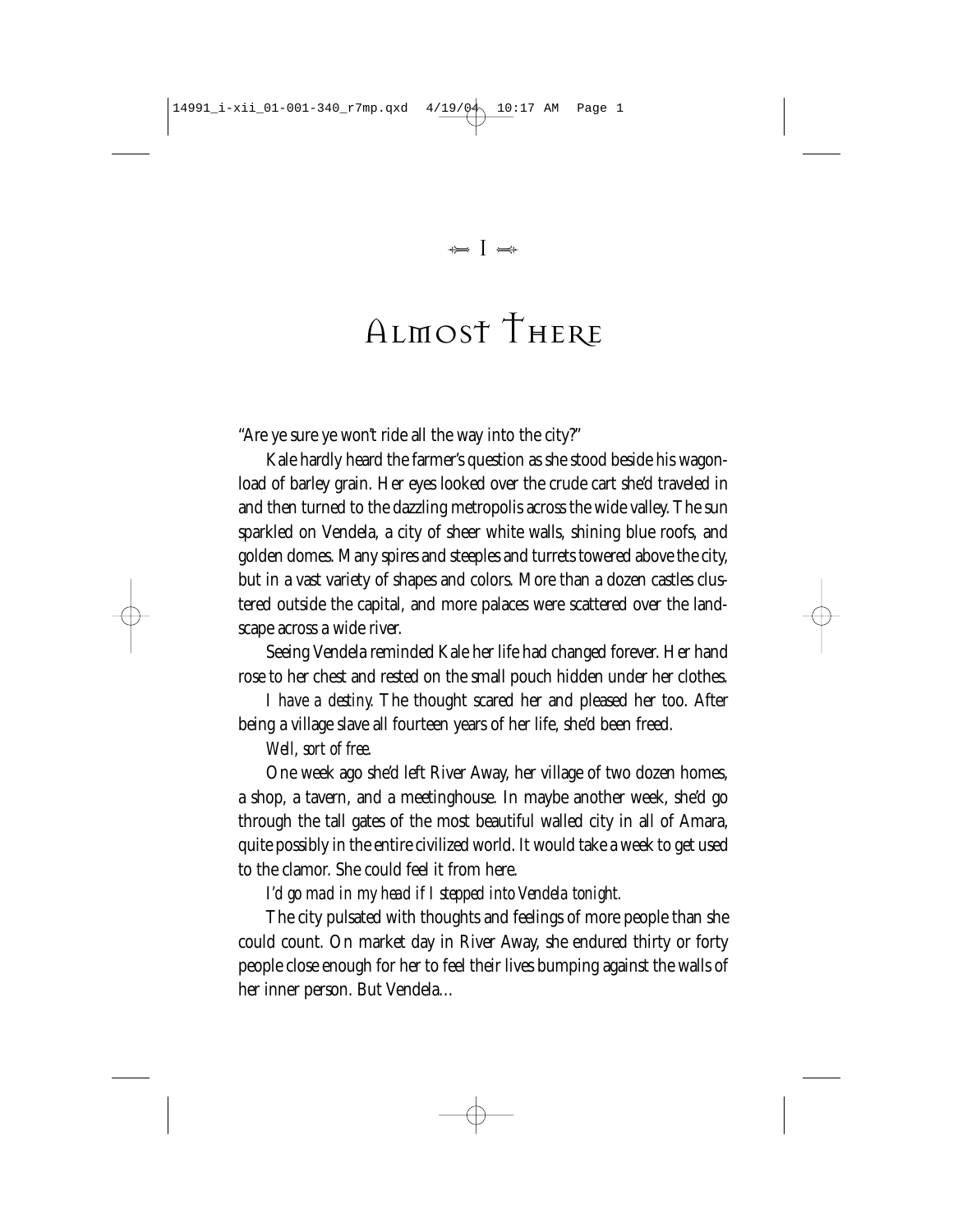*I might smother. I'll go slowly into that city. Nobody knows I'm coming. I don't have to hurry. A mile or so a day. Slow, till it feels comfortable.*

A lot of things worried her. It was easy to say you were glad not to be a slave any longer. It was hard to walk alone into a place you'd never been before. Nobody knew or cared about her in Vendela. In River Away, most everybody cared, even if the caring revolved around whether or not she worked hard.

"Girl!" The old man's bark jerked Kale from her thoughts. He scowled at her. "I'm going right into the city. Ye might as well ride with me."

"Thank you, Farmer Brigg, but I'd just as soon walk the rest of the way. I can look at how pretty Vendela is."

She smiled up at him, feeling some affection for the gruff old man. She'd ridden the last leg of her journey beside him on the wide wooden seat. He'd been kind to her, sharing his bread and cheese and stories of all the wonders in the great city. Nevertheless, Kale would not be rushed into entering Vendela. She'd do it in her own time.

"Ye're headed for The Hall, aren't ye?" His pale blue eyes twinkled under bushy gray eyebrows.

Kale didn't answer. To say yes would give away more about herself than she intended. Not such a good idea, trusting someone outside your own village, even a grandfatherly, talkative old farmer.

"Well, I see ye're not going to tell me." He winked at her and then looked off at the city, his expression growing grim. "Should ye get in trouble, go to The Goose and The Gander Tavern, North City. Ask for Maye. Tell her ye're a friend of mine, and she'll help ye if she can."

"I will," said Kale, and waved good-bye to the old man before trudging up the hill, away from the road. She listened to the squeak of the axle and creak of the wheels but didn't turn to watch the farmer's wagon lumber down the sloping road. Among an hour's worth of advice, Mistress Meiger had said to keep her focus on what's ahead.

Kale sighed. *Mistress Meiger knows best.*

Lush gorse bushes covered the grassy slope. The hill nestled right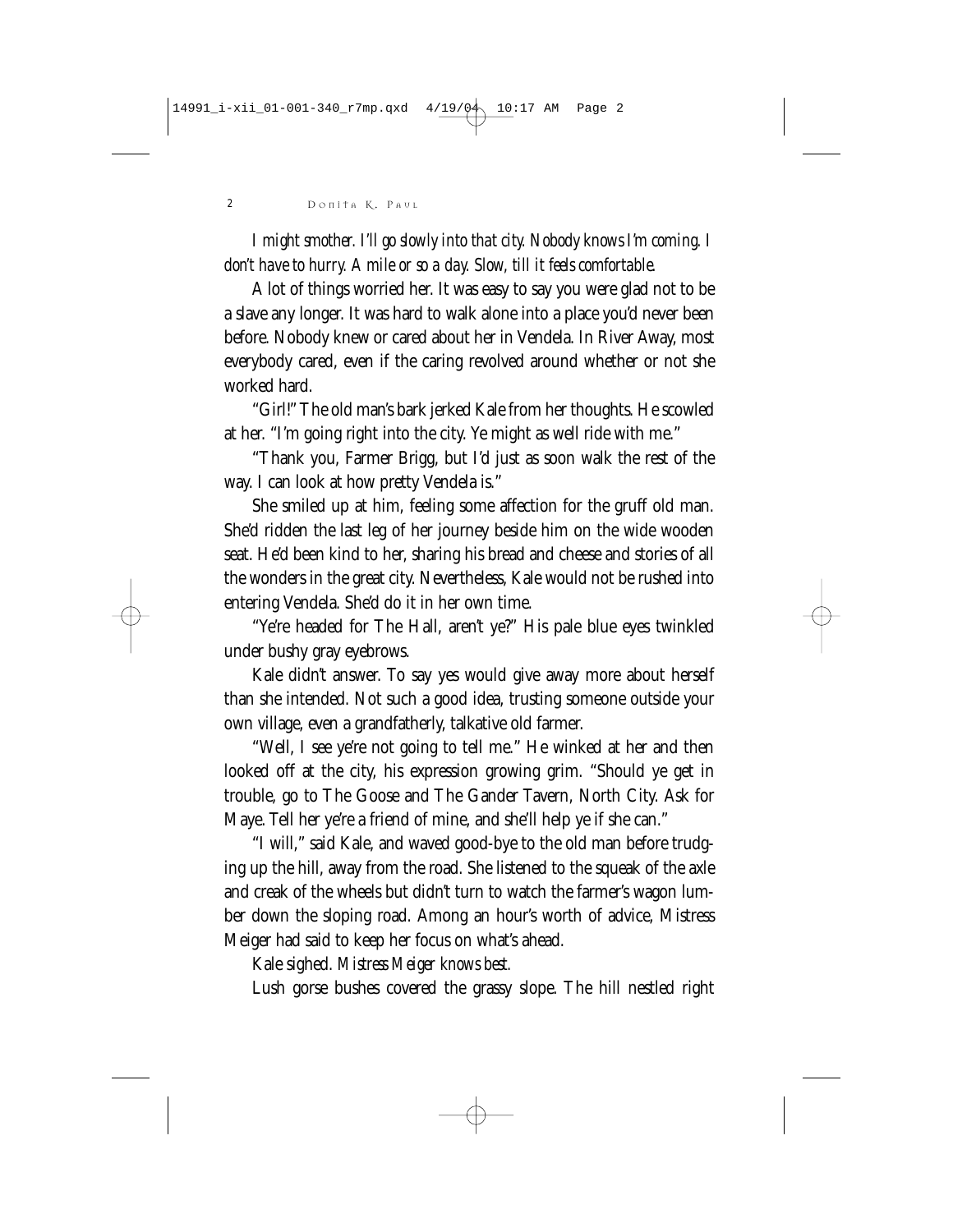against one of the mountains. Farmer Brigg had known the names of all the peaks in the Morchain Range. His stories of how these names came to be fascinated Kale, but it was tales of Vendela that caught her attention. After all, Vendela would be her home.

Just over the rise, she found a place to settle. She sat with her back to a gum tree, her bare feet propped up on a stone outcropping. She rested her arms on knees pulled up to her chin and her chin on her folded arms. Then Kale took a long peaceful breath of the hot summer air and allowed herself the luxury of gazing at beautiful Vendela. The twisting spires and floating spheres were beyond anything she had imagined. The whole scene looked like a magical picture, clean and bright and full of promise.

Pulling the thong at her neck, Kale drew out a soft scarlet pouch. She placed it between her hands, gently rubbing the material, enjoying the satin finish, elated by the secret of the stonelike egg within. The egg warmed, responding to her excitement. It thrummed. The gentle vibration communicated joy and anticipation through Kale's sensitive fingers.

With her eyes back on the city, Kale talked aloud. "In a week we'll be going to The Hall. I'll be a servant of the people then, not a slave. That's higher class than I ever dreamed of being. Fancy food, fancy clothes, fancy education."

She smoothed the silky cloth at her throat with one rough hand. Mistress Meiger had given her the long blue scarf the night her husband, Chief Councilman Meiger, told Kale to go to Vendela. The rest of Kale's homespun attire reflected her social status. Her trousers had two patches, one at the knee and one at her seat. She wore a shirt, a tunic, and the blue scarf. Travel dust covered every inch of her. She'd find a stream and clean up before entering Vendela.

A new life awaited her in that beautiful city. Not one person in all of River Away remembered a time when a local had been sent to The Hall. Master Meiger said to hold the honor tight. Kale held it tight all right, if only to convince herself she wasn't scared like a squawking peeper fallen out of the nest.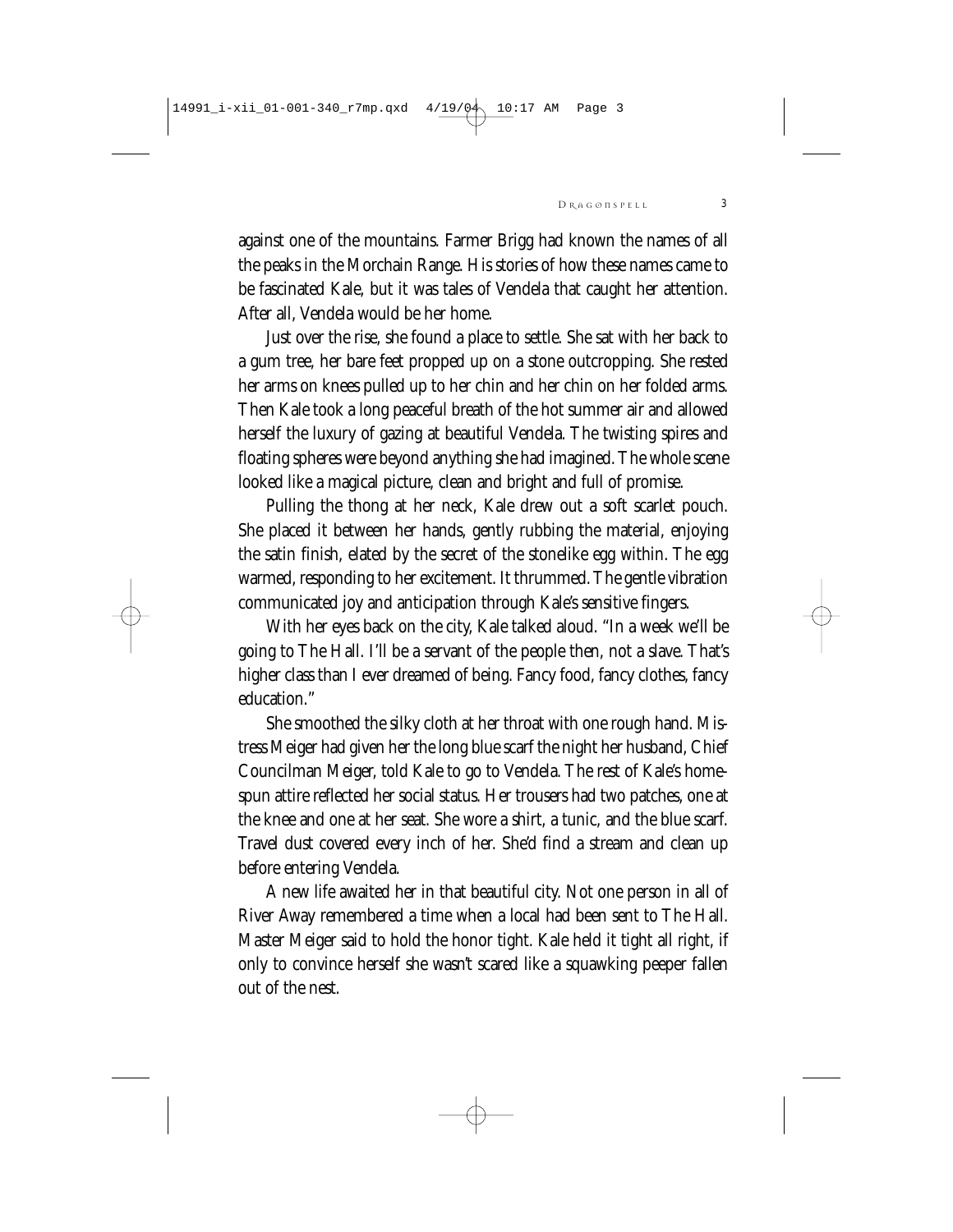#### *Focus on what's ahead.*

"We'll travel and do Paladin's bidding." She grinned at that. "Sounds pretty high and mighty for the likes of me."

For a few moments, she stared at the fairy-tale castles surrounding the walled city. Seven bridges in jewel colors crossed the Pomandando River on the eastern side. Each bridge led to a towering entrance to the inner city.

"People from each of the seven high races cross those bridges at one time or another," she whispered.

The wall in the River Away Tavern had a mural of a brotherhood marching across a mountain pass. Each of the races was represented. Crudely drawn, the figures nonetheless looked excited to be adventuring.

Kale imagined a similar procession crossing one of the great bridges. "Bantam doneels, giant urohms, the elegant emerlindians, fighting mariones, tumanhofers, swift kimens, and o'rants." Kale sighed. "O'rants, like me. Chief Councilman Meiger said he thought I was an o'rant though he'd never seen one. Another reason for me to go to The Hall, he said."

She squinted as a large, dark shape swooped over the far mountains and headed for Vendela. She jumped to her feet and could not keep from bouncing on her toes as she recognized a Greater Dragon. It circled the city, a dark silhouette passing in front of the iridescent white towers.

Kale tucked the pouch safely back into her shirt and scrambled up the steep hillside, hoping for a better view. She stopped and gave a whoop as she saw two more of the majestic creatures crest the mountains and make a downward approach to Vendela.

Climbing the sharp incline on her hands and knees now, Kale grabbed branches and jagged rocks to hoist herself up. She topped the embankment and rolled over the edge.

Guttural shouts greeted her arrival. Rough, hairy hands grabbed her arms and legs. A putrid smell filled her nose, and her mouth watered in revulsion. Her stomach lurched. *Grawligs?*

Kale had heard tales told in the tavern. Nothing smelled as bad as the mountain ogres. She saw dark hairy legs, a leather loincloth, tattered cloth